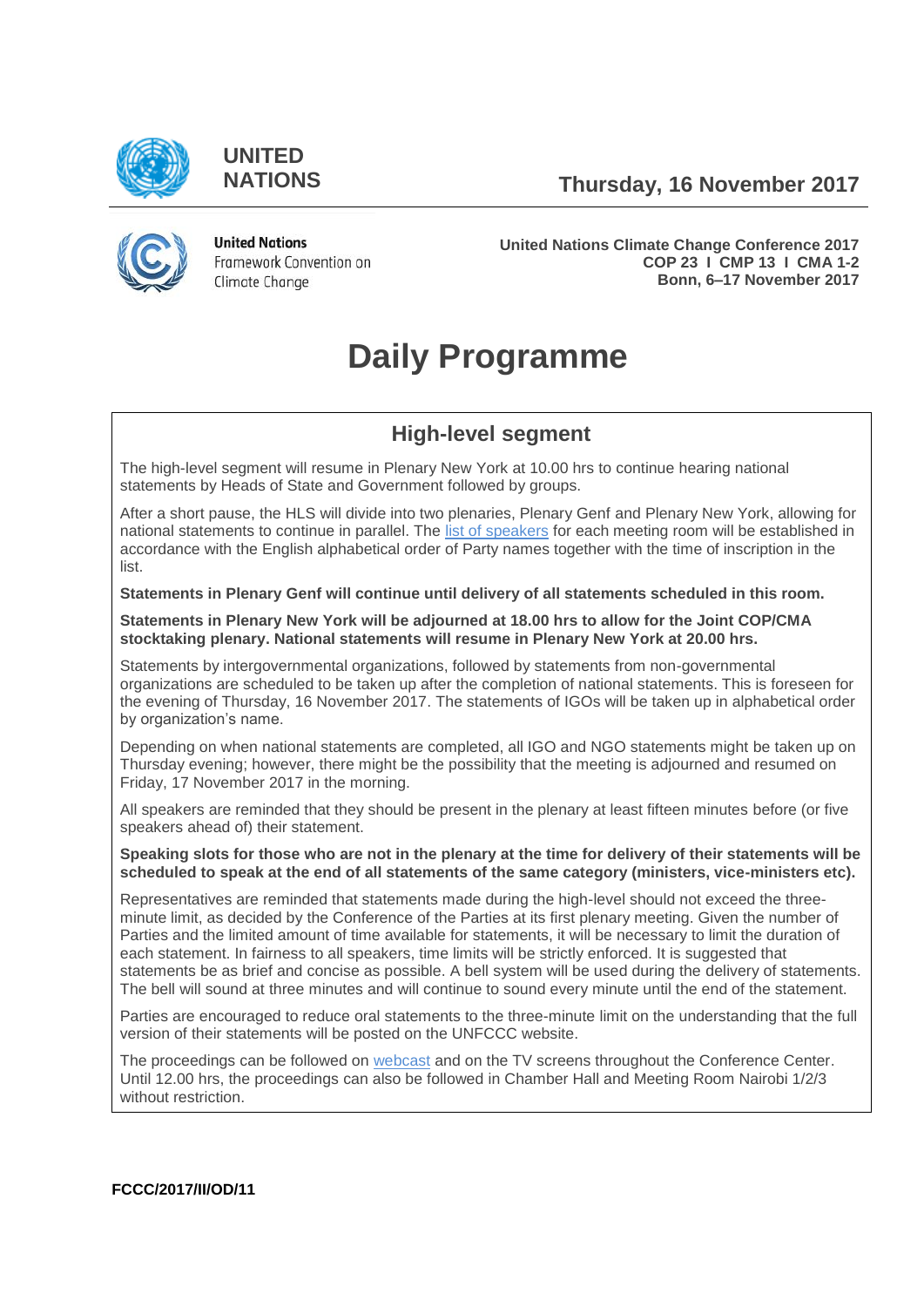# Today at a glance

# **COP/CMA Joint Meeting**

18.00 – 19.30 Plenary New York

In keeping with decision 1/CP.22, paragraph 11, the COP and the CMA will convene a joint meeting to review progress on the implementation of the work programme under the Paris Agreement, at 18.00–19.30 in Plenary New York.

The Chairs of the Subsidiary Bodies and the Co-Chairs of the Ad Hoc Working Group will report on progress in the respective bodies regarding implementation of the Paris Agreement work programme. The Chief Negotiator will report on the Presidency consultations on the Paris Agreement Work Programme.

### **PLENARY MEETINGS**

| <b>Joint COP/CMP/CMA meeting</b> | 10.00-12.00                            | <b>Plenary New York</b>                   |
|----------------------------------|----------------------------------------|-------------------------------------------|
| <b>Joint COP/CMP/CMA meeting</b> | 12.30-14.00                            | Plenary Genf /<br><b>Plenary New York</b> |
| <b>Joint COP/CMP/CMA meeting</b> | 15.00-until end of national statements | <b>Plenary Genf</b>                       |
|                                  | 15.00-18.00                            | <b>Plenary New York</b>                   |
| <b>Joint COP/CMA meeting</b>     | 18.00-20.00                            | <b>Plenary New York</b>                   |
| <b>Joint COP/CMP/CMA meeting</b> | 20.00-until end of national statements | <b>Plenary New York</b>                   |

## **MEETINGS OF THE CONVENTION AND PROTOCOL BODIES**

**[Conference of the Parties \(COP\)](https://grandreserva.unfccc.int/grandreserva/public/schedule?time=2017%2F11%2F16&conference_id=70&meeting_type=&body=4&webcast=0) [Conference of the Parties serving as the meeting of the Parties to the Kyoto Protocol \(CMP\)](https://grandreserva.unfccc.int/grandreserva/public/schedule?time=2017%2F11%2F16&conference_id=70&meeting_type=&body=3&webcast=0) [Conference of the Parties serving as the meeting of the Parties to the Paris Agreement](https://grandreserva.unfccc.int/grandreserva/public/schedule?time=2017%2F11%2F16&conference_id=70&meeting_type=&body=10&webcast=0)  [\(CMA\)](https://grandreserva.unfccc.int/grandreserva/public/schedule?time=2017%2F11%2F16&conference_id=70&meeting_type=&body=10&webcast=0)**

| <b>OPEN MEETINGS</b>               | <b>CLOSED MEETINGS</b>                                                |
|------------------------------------|-----------------------------------------------------------------------|
| <b>Special meetings and events</b> | <b>Groups other than the Convention and Protocol</b><br><b>Bodies</b> |
| <b>UNFCCC and related events</b>   | <b>Observer organizations</b>                                         |

# **[STATUS REPORTS ON CONSIDERATION OF AGENDA ITEMS](http://unfccc.int/meetings/bonn_nov_2017/in-session/items/10482.php)**

Please note that demands of the negotiation process might necessitate changes to this meetings schedule. For real-time information on all meetings, please consult the [live meetings schedule](https://grandreserva.unfccc.int/grandreserva/public/schedule?time=2017%2F11%2F16&conference_id=70&meeting_type=&body=&webcast=0) on CCTV and the [COP 23 conference calendar.](https://cop23.unfccc.int/calendar)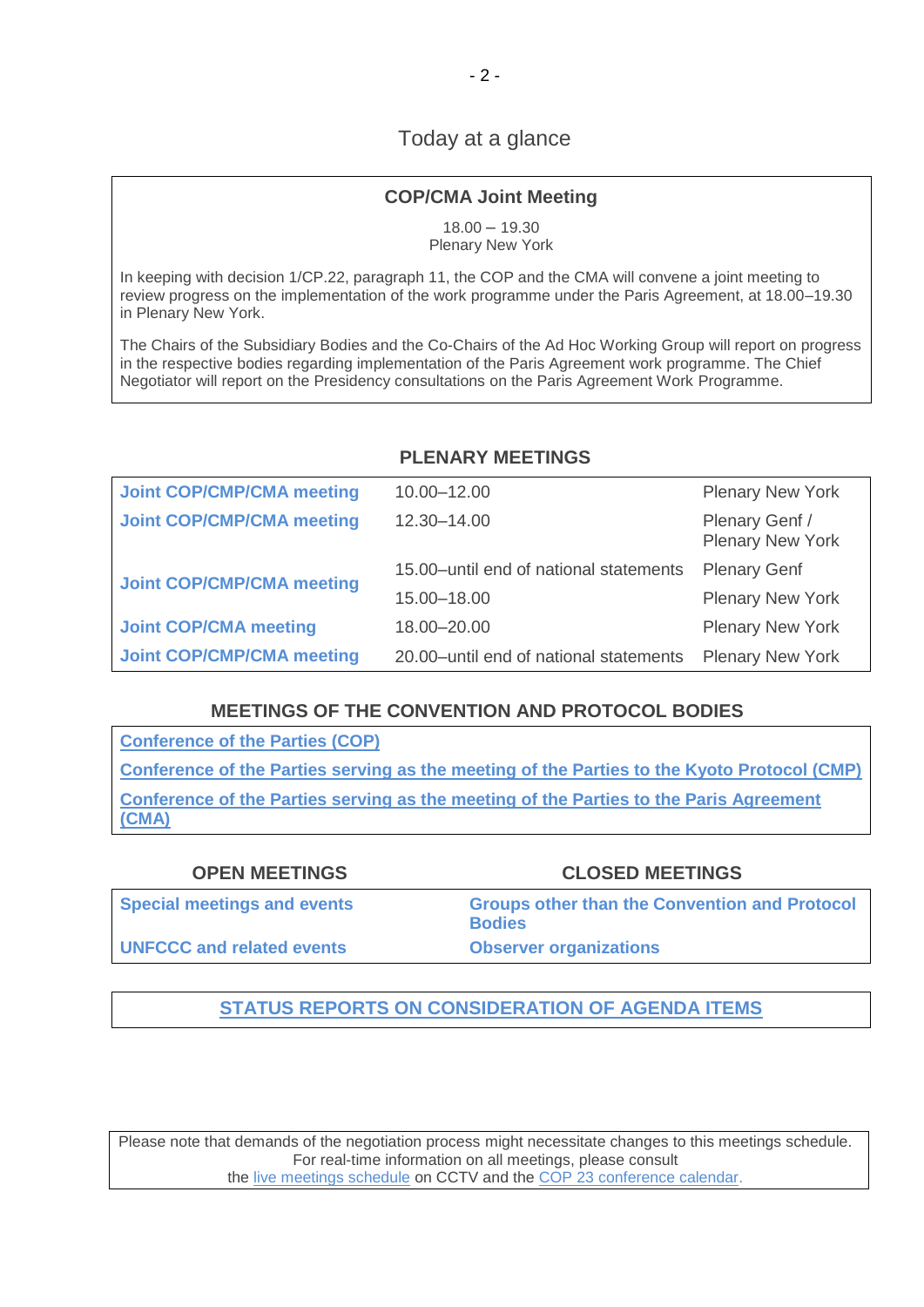# **PLENARY MEETINGS**

(Open to all participants)

<span id="page-2-0"></span>Joint plenary meeting of the Conference of the Parties (COP), the Conference of the Parties serving as the meeting of the Parties to the Kyoto Protocol (CMP), and the Conference of the Parties serving as the meeting of the Parties to the Paris Agreement (CMA)

| 10.00-12.00 | 6 <sup>th</sup> meeting of the COP and 6 <sup>th</sup> meeting of the CMP, | a di Balance | <b>Plenary New York</b> |
|-------------|----------------------------------------------------------------------------|--------------|-------------------------|
|             | 12 <sup>th</sup> meeting of the CMA                                        |              |                         |

1. Joint high-level Segment *[COP agenda item 19 and CMP agenda item 14 and CMA agenda item 4]*

Click [here](https://cop23.unfccc.int/cop23/high-level-segment) for the list of speakers for the high-level segment and the full [COP/](http://unfccc.int/meetings/bonn_nov_2017/session/10376/php/view/documents.php#c)[CMP](http://unfccc.int/meetings/bonn_nov_2017/session/10377/php/view/documents.php#c)[/CMA](http://unfccc.int/meetings/bonn_nov_2017/session/10378/php/view/documents.php#c) agenda.

Joint plenary meeting of the Conference of the Parties (COP), the Conference of the Parties serving as the meeting of the Parties to the Kyoto Protocol (CMP), and the Conference of the Parties serving as the meeting of the Parties to the Paris Agreement (CMA)

| 12.30–14.00 | $7th$ & 8 <sup>th</sup> meeting of the COP and $7th$ & 8 <sup>th</sup> meeting of | <b>Plenary New York</b> |
|-------------|-----------------------------------------------------------------------------------|-------------------------|
|             | the CMP, 13 <sup>th</sup> & 14 <sup>th</sup> meeting of the CMA                   | and                     |
|             |                                                                                   | <b>Plenary Genf</b>     |

1. Joint high-level Segment *[COP agenda item 19 and CMP agenda item 14 and CMA agenda item 4]*

Click [here](https://cop23.unfccc.int/cop23/high-level-segment) for the list of speakers for the high-level segment and the full [COP/](http://unfccc.int/meetings/bonn_nov_2017/session/10376/php/view/documents.php#c)[CMP](http://unfccc.int/meetings/bonn_nov_2017/session/10377/php/view/documents.php#c)[/CMA](http://unfccc.int/meetings/bonn_nov_2017/session/10378/php/view/documents.php#c) agenda.

Joint plenary meeting of the Conference of the Parties (COP), the Conference of the Parties serving as the meeting of the Parties to the Kyoto Protocol (CMP), and the Conference of the Parties serving as the meeting of the Parties to the Paris Agreement (CMA)

| 15.00-18.00                 | 9 <sup>th</sup> meeting of the COP and 9 <sup>th</sup> meeting of the CMP,<br>15 <sup>th</sup> meeting of the CMA     | ا با التال | <b>Plenary New York</b> |
|-----------------------------|-----------------------------------------------------------------------------------------------------------------------|------------|-------------------------|
| of national<br>statements   | 15.00-until end $10^{th}$ meeting of the COP and $10^{th}$ meeting of the CMP,<br>16 <sup>th</sup> meeting of the CMA |            | <b>Plenary Genf</b>     |
| 1. Joint high-level Segment |                                                                                                                       |            |                         |

*[COP agenda item 19 and CMP agenda item 14 and CMA agenda item 4]*

Click [here](https://cop23.unfccc.int/cop23/high-level-segment) for the list of speakers for the high-level segment and the full [COP/](http://unfccc.int/meetings/bonn_nov_2017/session/10376/php/view/documents.php#c)[CMP](http://unfccc.int/meetings/bonn_nov_2017/session/10377/php/view/documents.php#c)[/CMA](http://unfccc.int/meetings/bonn_nov_2017/session/10378/php/view/documents.php#c) agenda.

<span id="page-2-1"></span>Joint meeting of the Conference of the Parties (COP) and the Conference of the Parties serving as the meeting of the Parties to the Paris Agreement (CMA)

**18.00–20.00 11th [meeting of the COP and](http://unfccc.cloud.streamworld.de/) 17 th meeting of the CMA Plenary New York**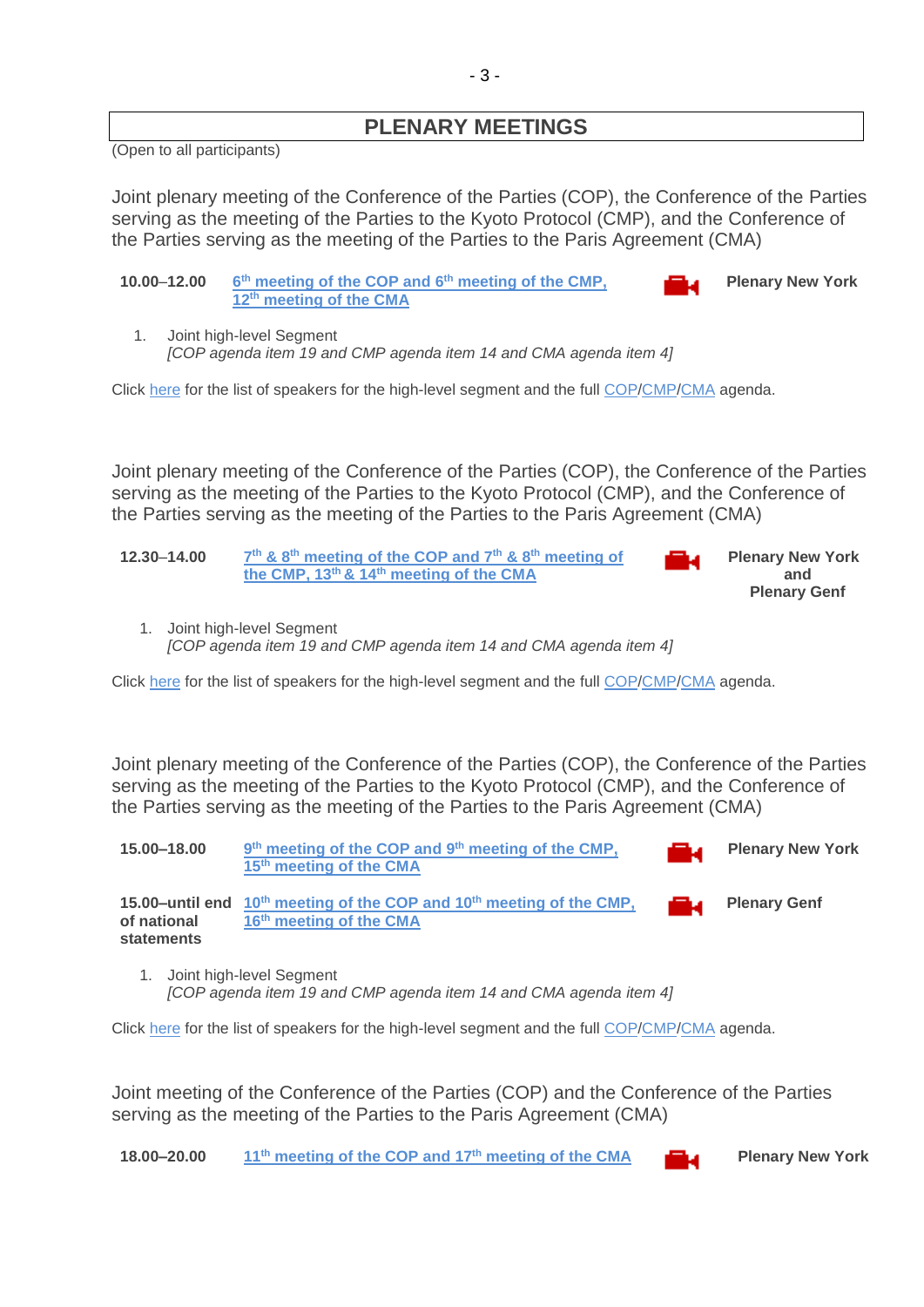<span id="page-3-0"></span>Joint plenary meeting of the Conference of the Parties (COP), the Conference of the Parties serving as the meeting of the Parties to the Kyoto Protocol (CMP), and the Conference of the Parties serving as the meeting of the Parties to the Paris Agreement (CMA)

**20.00–until end 12th [meeting of the COP and](http://unfccc.cloud.streamworld.de/) 11th meeting of the CMP, of national statements 18 th meeting of the CMA Plenary New York**

1. Joint high-level Segment *[COP agenda item 19 and CMP agenda item 14 and CMA agenda item 4]*

Click [here](https://cop23.unfccc.int/cop23/high-level-segment) for the list of speakers for the high-level segment and the full [COP/](http://unfccc.int/meetings/bonn_nov_2017/session/10376/php/view/documents.php#c)[CMP](http://unfccc.int/meetings/bonn_nov_2017/session/10377/php/view/documents.php#c)[/CMA](http://unfccc.int/meetings/bonn_nov_2017/session/10378/php/view/documents.php#c) agenda.

# **[MEETINGS OF THE CONVENTION AND PROTOCOL BODIES](https://grandreserva.unfccc.int/grandreserva/public/schedule?time=2017%2F11%2F16&conference_id=70&meeting_type=&body=3%2C4%2C5%2C6%2C7%2C8%2C9%2C10&webcast=0)**

[Conference of the Parties \(COP\)](https://grandreserva.unfccc.int/grandreserva/public/schedule?time=2017%2F11%2F16&conference_id=70&meeting_type=&body=4&webcast=0)

[Conference of the Parties serving as the meeting of the Parties to the Kyoto](https://grandreserva.unfccc.int/grandreserva/public/schedule?time=2017%2F11%2F16&conference_id=70&meeting_type=&body=3&webcast=0)  [Protocol \(CMP\)](https://grandreserva.unfccc.int/grandreserva/public/schedule?time=2017%2F11%2F16&conference_id=70&meeting_type=&body=3&webcast=0)

[Conference of the Parties serving as the meeting of the Parties to the Paris](https://grandreserva.unfccc.int/grandreserva/public/schedule?time=2017%2F11%2F16&conference_id=70&meeting_type=&body=10&webcast=0)  [Agreement \(CMA\)](https://grandreserva.unfccc.int/grandreserva/public/schedule?time=2017%2F11%2F16&conference_id=70&meeting_type=&body=10&webcast=0)

# **OPEN MEETINGS**

<span id="page-3-2"></span><span id="page-3-1"></span>Special meetings and events

**COP Presidency Event Integrating human rights in climate action** 

 $13.15 - 14.45$ 

Bonn Zone, Meeting room 2

For further information, please click [here.](https://cop23.unfccc.int/sites/default/files/resource/CNPresidencyEventHumanRights_4.pdf)

# UNFCCC and related events

18.30–20.00 **UNFCCC** (Contact: [Ms. Ting Li\)](mailto:tli@unfccc.int): Economic diversification, just transition Meeting room 4 of workforce and global value chain in context of SD (Bonn Zone)

Click [here](https://seors.unfccc.int/seors/reports/events_list.html?session_id=COP23) for further information on today's UNFCC and related side events.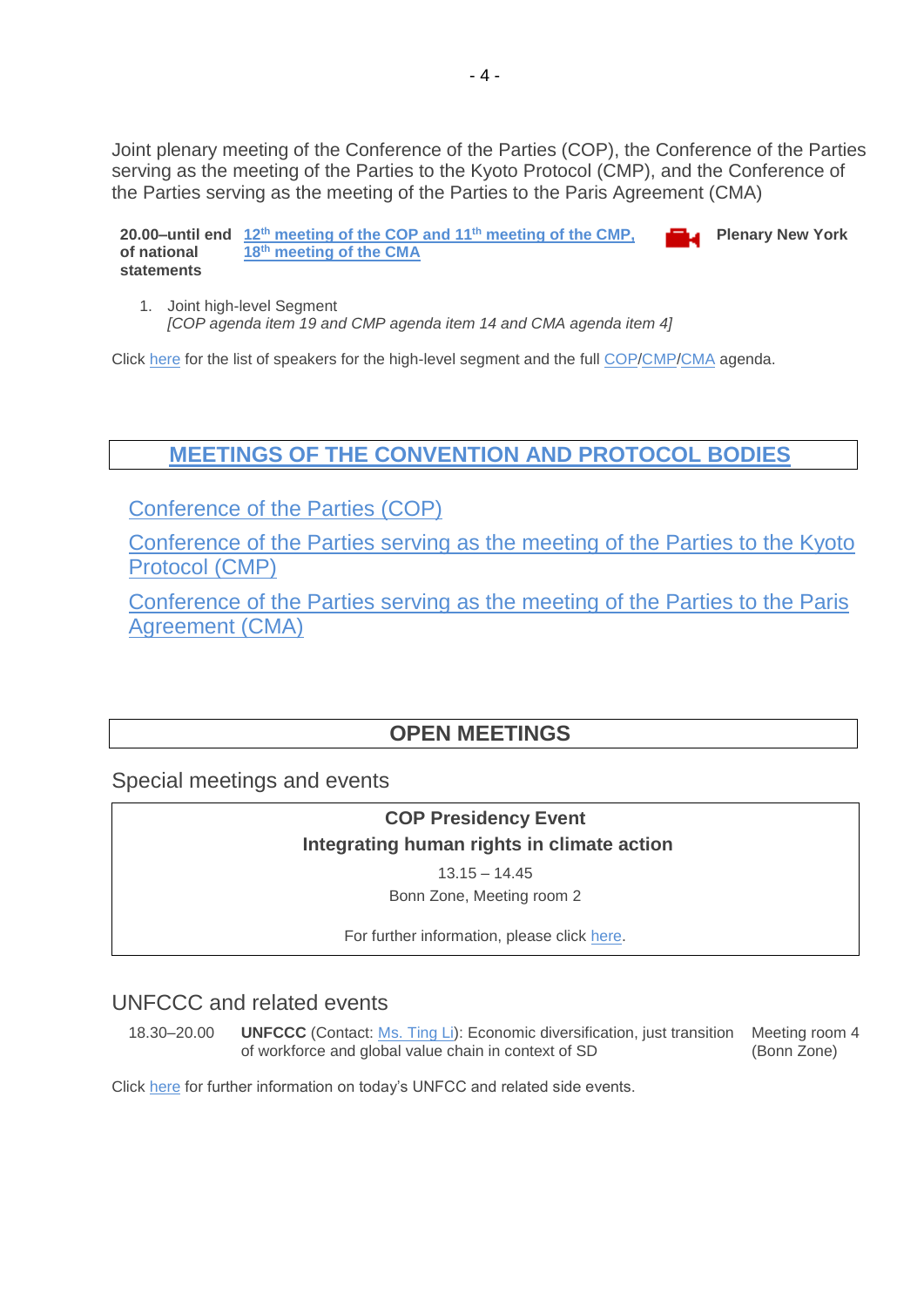# **Momentum for Change: ICT Solutions**

10.00 – 11.30 Bonn Zone, Meeting room 2

In partnership with the Global e-Sustainability Initiative (GeSI), the UN Climate Change secretariat's Momentum for Change initiative will host a high-level event called *Momentum for Change: ICT Solutions*. This 90-minute event is divided into two segments: a high-level segment of expert panelists, featuring a thought provoking discussion on the enabling role of ICT in tackling climate change and achieving the Sustainable Development Goals; and a showcasing segment to demonstrate on-the-ground examples of ICT-enabled climate solutions by the 2017 winners of the *Momentum for Change: ICT Solutions* focus area.

#### Moderator:

• Mr. Cesar Marolla, sustainability and environmental management expert, researcher, author, speaker and lecturer, Harvard T.H. Chan School of Public Health

#### Welcome remarks:

• Mr. Nick Nuttall, Spokesperson, UN Climate Change

#### Panel members:

- Mr. Luis Neves, Managing Director, Global e-Sustainability Initiative (GeSI)
- Mr. Malcolm Johnson, Deputy Secretary-General, ITU
- Ms. Catherine Jacques-Brissette, Corporate Environmental Responsibility Specialist, Bell Canada

#### 2017 Momentum for Change: ICT Solutions Lighthouse Activities Speakers

- **Green Credit Card**: Mr. Kwang Hee Nam, President of KEITI (Korea Environmental Industry and Technology Institute)
- **Climate Change Impacts on Mountain Biodiversity (CLIMB):** Mme Géraldine Walter, Project Manager, Orange
- **SmartICE:** 
	- o Mr. Joey Angnatok, Community operator, and
	- o Dr. Trevor Bell, Project Lead
- **ICTs for Small-Scale Farmers: A Game Changing Approach to Climate Smart Agriculture in Latin America:** Dr. Julian Ramirez, Climate Impacts Scientist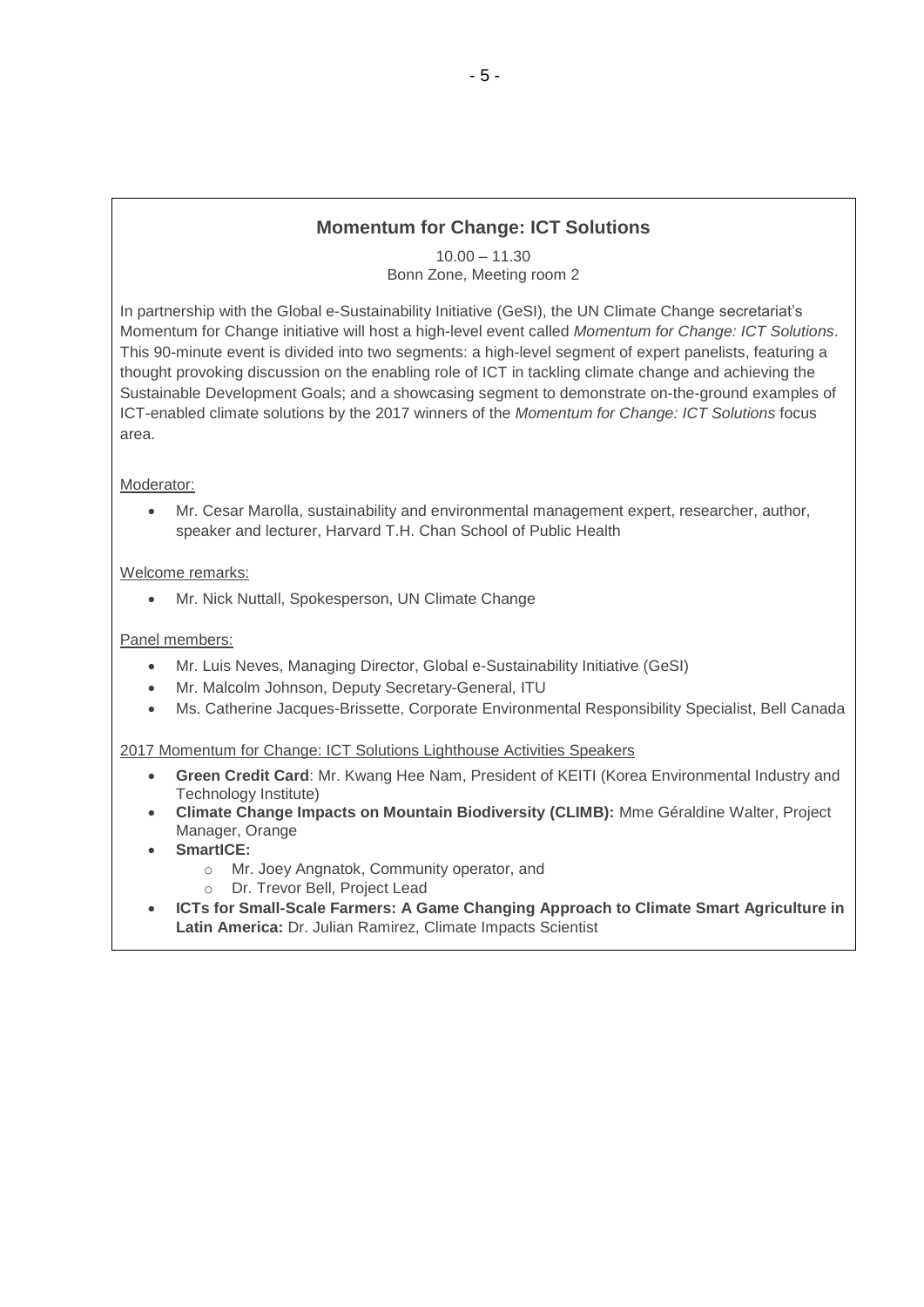# **Education Day High-level event "Uniting for Climate Education Further, Faster, Together through Partnerships"**

11.30 – 12.45

Bonn Zone, Meeting room 6

The event will bring together ministers, international organizations and non-Party stakeholders to discuss how partnerships on education can accelerate the implementation of the Paris Climate Change Agreement and the Sustainable Development Goals.

#### **Speakers:**

- Ms. Patricia Espinosa, UNFCCC Executive Secretary
- Her Royal Highness, Princess Lalla Hasnaa of Morocco
- Ms. Mereseini Vuniwaqa, Minister for Women, Children and Poverty Alleviation, Fiji, COP 23 Presidency
- Ms. Zuriel Oduwole, UNFCCC's Climate Neutral Now Champion
- Ms. Gale Tracy Christiane Rigobert, Minister of Education, Innovation, Gender Relations, and Sustainable Development, Saint Lucia
- Mr. Shyamal Majumdar, Head of the International Centre for Technical and Vocational Education and Training, UNESCO-UNEVOC
- Mr. Francesco La Camera, Director General, Ministry of Environment, Land and Sea, Italy
- Ms. Dessima Williams, Special Adviser for SDG Implementation

## **Global Youth Video Competition on Climate Change**

17.45 – 18.45 Bonn Zone, Main Stage

This award ceremony at COP 23 will screen the winning videos of the Global Youth Video Competition on Climate Change. The competition showcases the power of young people as key players in reaching innovative and ambitious solutions to combat climate change. The winners will attend the event to receive their awards.

Following the event, a special reception with light appetizers and refreshments will be offered.

#### **Speakers:**

- Mr. Ovais Sarmad, UNFCCC Deputy Executive Secretary
- Mr. Ashok Sridharan, Lord Mayor of Bonn
- Ms. Francoise Clottes, Director, Strategy and Operations, GEF
- Mr. Inia Seruiratu, Fijian High Level Climate Champion, Minister for Agriculture, Rural & Maritime Development, and National Disaster Management (tbc)
- Mr. Max Thabiso Edkins, Connect4Climate, World Bank
- Ms. Yoko Watanabe, Global Manager, GEF Small Grants Programme, UNDP
- Mr. Jean-Jacques Goron, Managing Director, BNP Paribas Foundation
- Prof. Michael Hoch, President of the University of Bonn

Winners:

- Mr. Younes Lamsaoui, Morocco 'Climate friendly and resilient cities' category
- Mr. Adarsh Prathap, India 'Oceans and climate change' category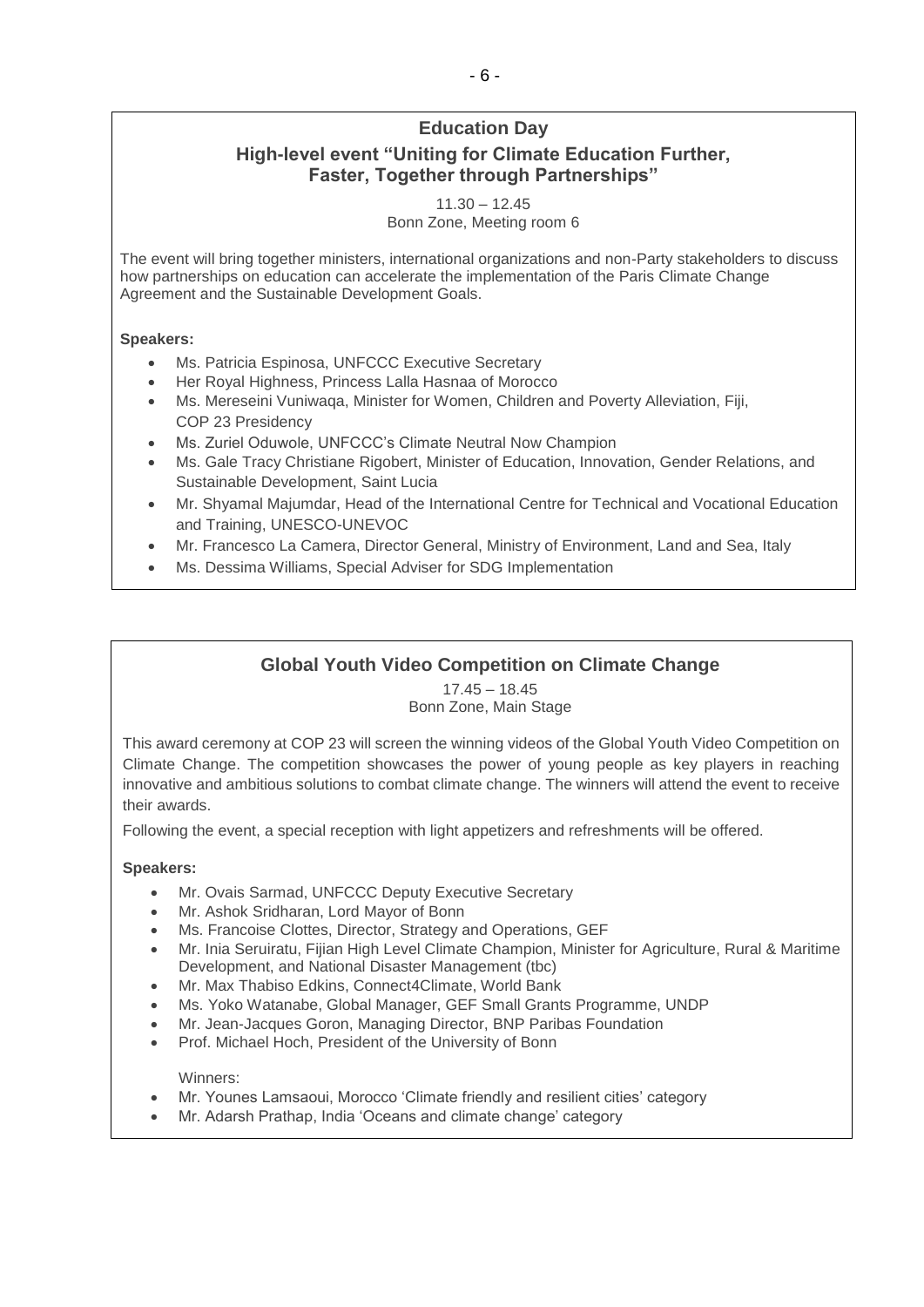# **CLOSED MEETINGS**

# <span id="page-6-0"></span>**Groups other than the Convention and Protocol bodies**

A full schedule of daily meetings of groups other than the Convention and Protocol bodies was published on the Daily Programme for day 1 of the conference (available [here\)](http://unfccc.int/resource/docs/2017/cop23/OD/od01.pdf). Participants are kindly requested to retain their copies of that document and to consult the CCTV monitors for changes or updates.

| 13.00–14.00 | Coalition for Rainforest Nations       | Montreal<br>(Bula Zone 1) |
|-------------|----------------------------------------|---------------------------|
| 14.00–15.00 | Delegation of India on behalf of LMDCs | LE 2105<br>(UN Campus)    |

# **Meetings of observer organizations**

A full schedule of daily meetings of observer organizations was published on the Daily Programme for day 1 of the conference (available [here\)](http://unfccc.int/resource/docs/2017/cop23/OD/od01.pdf). Participants are kindly requested to retain their copies of this document, and to consult the CCTV monitors for changes or updates.

<span id="page-6-1"></span>10.00–11.00 UN Climate Change briefing to UN organizations Wien 1-2

(Bula Zone 1)

# **ANNOUNCEMENTS**

#### **COP23 Government of Fiji Gift**

The Government of Fiji invites all Heads of Party and Observer State delegations to retrieve their COP 23 gift at the Information Desk in Bula Zone 2. One gift is available for each Head of these delegations.

#### **POLITICO Pro Morning Energy Newsletter**

Please click [here](https://www.politico.eu/article/morning-ee-cop23-thursday) to get access to the Pro Morning Energy newsletter, which offers free POLITICO Pro service to participants during the UN Climate Change Conference.

#### **Live Music @ Bonn Zone**

Don't miss the free live concerts in the Bonn Zone, starting at 19.00 on the Stage in the Exhibition area!

#### **Join a COP 23 on-site sustainability tour!**

Join an on-site sustainability tour at the Bonn Zone guided by a COP 23 volunteer and learn about selected sustainability aspects of the conference. Meeting point for the walking tours is at the Bonn Zone Information Desk at 11.00 each day (except Friday, 17 November, when there will be no tour).

This is not a media tour hence the information shared by the guide must not be quoted. Comprehensive information on the sustainability of COP 23 is available [here.](https://cop23.unfccc.int/cop-23/sustainable-conference)

#### **Drinking water and free distribution of reusable bottles**

Water dispensers available throughout the conference venue may be used with reusable bottles that will be distributed to all registered participants free of charge at the Information Desks at the Bula and Bonn Zones.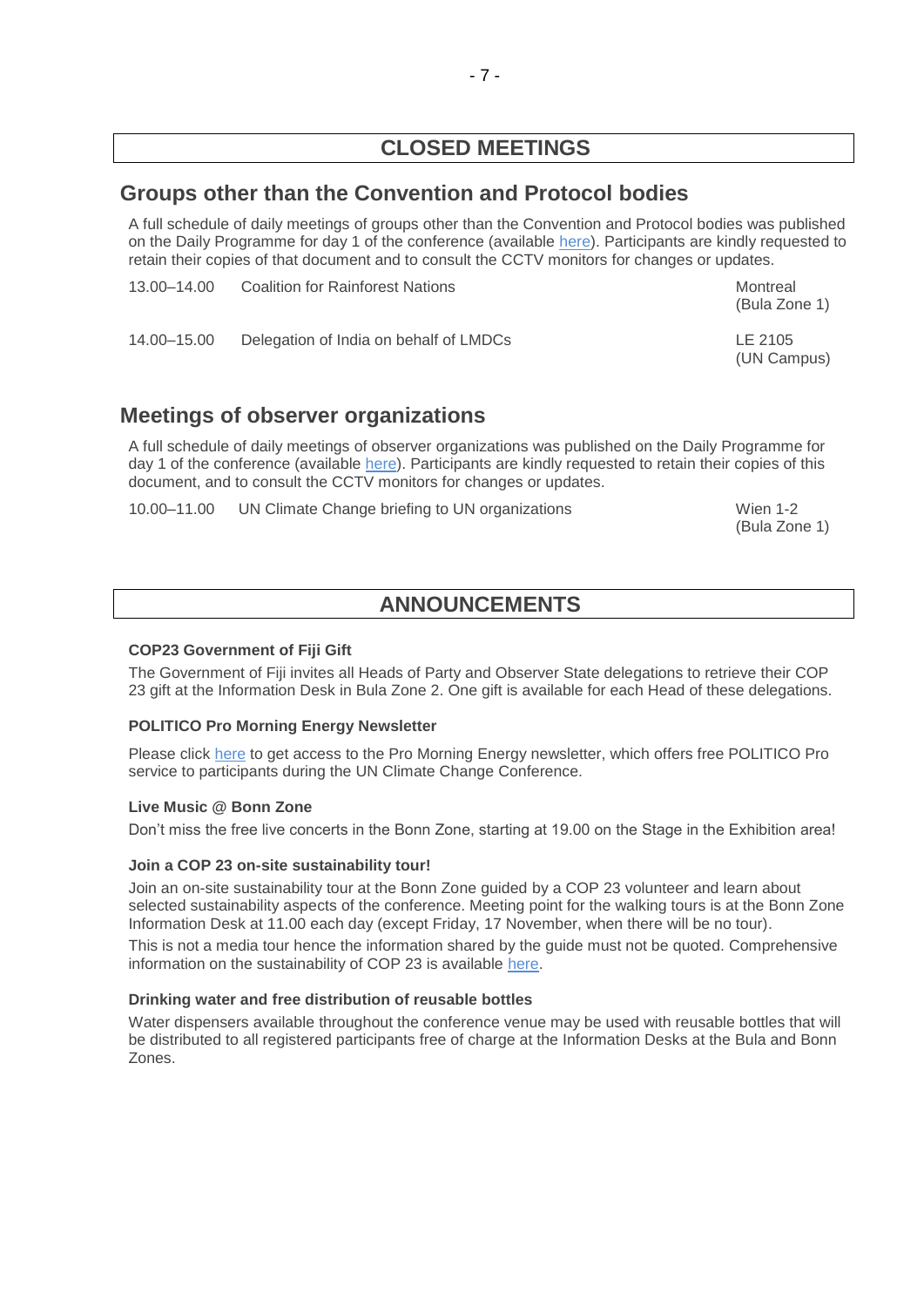#### **Exhibition "Beethoven and Nature"**

On the occasion of COP 23, the Beethoven Museum Bonn presents the special exhibition "In the open air - Beethoven and Nature". The exhibition focuses on an essential aspect of the composer's life - Beethoven's relation to nature - and explores the role of nature in the life and work of the Bonn-born composer.

Please click [here](https://www.beethoven-haus-bonn.de/page/Visit#temporary_exhibitions) for further information on the exhibition and the Beethoven Museum Bonn.

#### **Richard Kinley Gallery – archival exhibition "The UNFCCC story"**

The archival exhibition "The UNFCCC Story" in the Richard Kinley Gallery (Bula Zone 2 – AH Entrance H-107) presents the history of intergovernmental climate change negotiations and the role of the UN Climate Change secretariat through original documents, artefacts, rare photographs and video. The exhibition is open to all COP 23 participants with Bula Zone badges.

Curator [Jessica Bushey](mailto:jbushey@unfccc.int) will be providing daily tours of the exhibition from November 6 to November 17, during open hours 10.00–18.00.

For further information, please check [/KinleyGallery](https://www.instagram.com/KinleyGallery/) on Instagram and [#KinleyGallery](https://twitter.com/hashtag/KinleyGallery?src=hash) on Twitter.

#### **Free childcare offered by the City of Bonn for children of COP 23 delegates and UNFCCC staff**

The children of the delegates and UNFCCC staff who come to participate in and support COP 23 are invited to visit the municipal children's and youth club "Quasi", located opposite the Bonn Zone entrance at Rheinaue Park.

Children and youngsters aged 6 through 14 are welcomed the club on weekdays any time between 9.00 to 16.30, where childcare specialists (German-speaking) offer lots of leisure activities and will be happy to look after them. The children and youngsters can also buy a snack around lunchtime for a small fee.

Please note that the number of slots is limited. As long as slots are available, children may also be registered for a visit on the same day.

#### **Service quality survey on the COP 23 meetings**

In an ongoing effort to improve UN conference organization, the Division of Conference Management (DCM) of the United Nations Office at Geneva has prepared a survey for our meeting. All conference participants are invited to take the survey concerning the quality of conference services provided at COP 23 via [this link.](http://conf.unog.ch/dcmsurvey)

The secretariat encourages all delegates and attendees to participate in the survey as it will only take approximately 5 minutes. Your feedback on the quality of conference servicing at this meeting is important to DCM in their efforts to provide more efficient and effective meetings services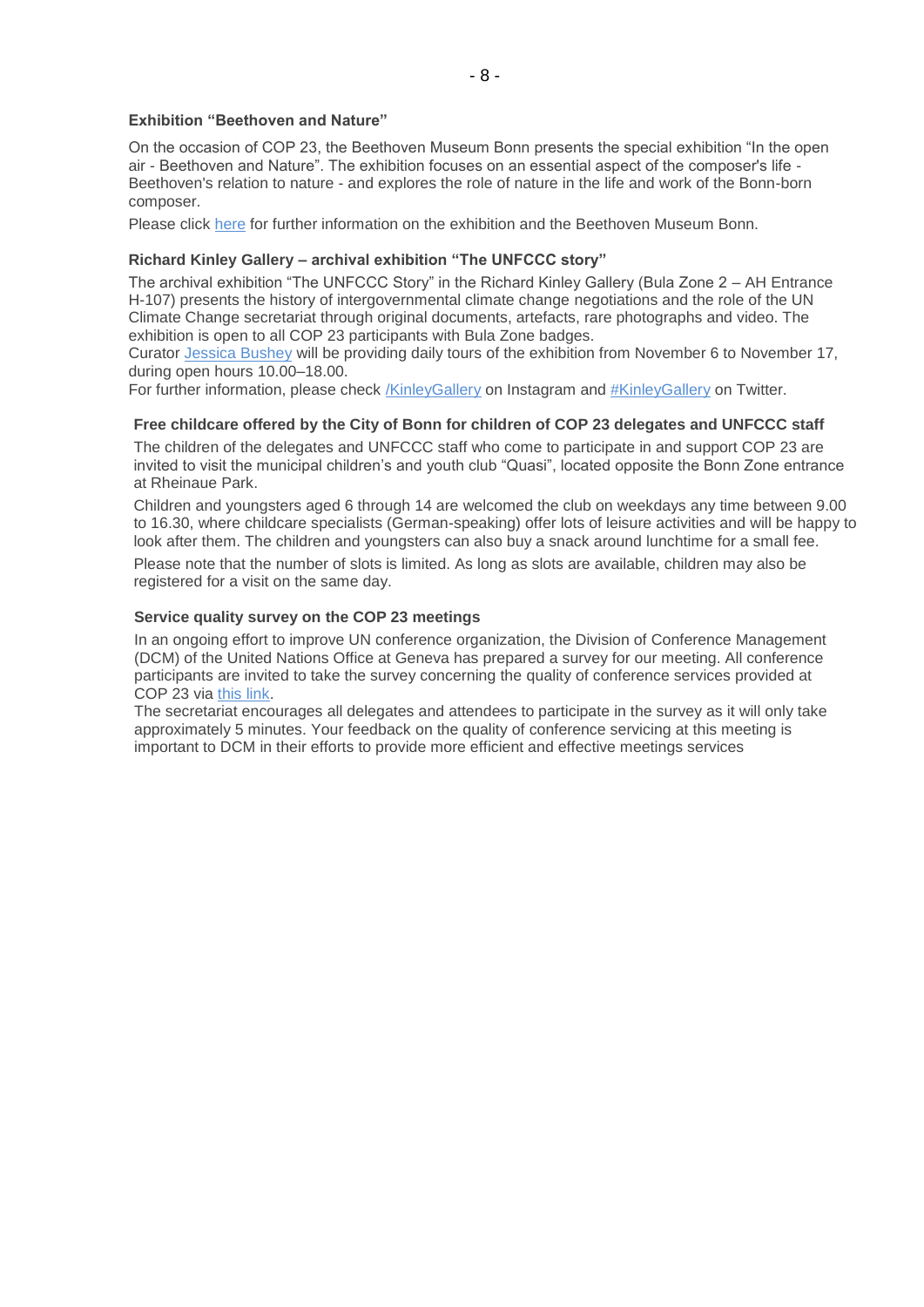# **USEFUL INFORMATION**

### **Election of officers of bodies under the Convention, the Kyoto Protocol and the Paris Agreement**

Please consult the [UNFCCC elections website](http://unfccc.int/6558.php) for the latest information on the elections to be held during the 2017 Bonn Climate Change Conference.

#### **Centralized conference calendar**

The UNFCCC secretariat hosts a centralized conference calendar that provides a real-time overview of all meetings and events in both conference zones as well as of all outside events held in/around Bonn and the Bonn-Cologne region. Click [here](https://cop23.unfccc.int/calendar) to access the COP 23 calendar.

#### **Side events and exhibits**

The [schedule of side events](https://seors.unfccc.int/seors/reports/events_list.html?session_id=COP23) and a [list of the exhibits](https://seors.unfccc.int/seors/reports/exhibits_list.html?session_id=COP23) is available in electronic form only. Please consult the CCTV monitors for changes or updates. Side events and exhibits are both located in the "Bonn Zone".

The side events are organized under the common theme "Accelerating implementation of the Paris Agreement" and are clustered in three categories: Enhancing ambition, Promoting implementation, and Providing support to developing countries.

The side events are broadcast live on [YouTube](https://www.youtube.com/channel/UCSbUPgmmKUTzRmspKM9DpuQ?view_as=subscriber) through Google Hangouts On Air. Online audiences can listen in, watch the presentations and pose questions to the panel.

#### **Other events and activities**

Information on today's other events (*non-official side events inside (i.e, national pavilions) and outside the conference premises)* and publicity activities/media actions during the day are available [here.](https://seors.unfccc.int/seors/reports/events_list.html?session_id=CEvents)

### **Climate Change Resources Corner (CCRC)**

Parties and admitted observer organizations without an exhibit are welcome to display their visual electronic materials (videos, slideshows, etc.) on the CCRC screens, located in the side events and exhibits hall. To make use of this option, please send a request to [<see@unfccc.int>](mailto:see@unfccc.int).

#### **Press briefings**

The live daily schedule of press briefings is available [here.](https://grandreserva.unfccc.int/grandreserva/public/schedule?time=2017%2F11%2F16&conference_id=70&meeting_type=145&body=&webcast=0) Please consult the CCTV monitors for changes or updates.

#### **Web coverage and daily reports of the conference**

The following organizations kindly provide daily web coverage, daily reports and a summary and analysis of the COP 23/CMP 13 meetings on their webpages:

[TWN](https://twnetwork.org/meeting/bonn-climate-change-conference-nov-2017) (by TWN) [ECO](http://www.climatenetwork.org/event/cop-23) (by CAN) [ENB](http://enb.iisd.org/climate/cop23/) (by IISD)

### **Document Services**

Participants will be able to access and read documents prepared for and during the session in the following ways:

#### **Electronically**

• via the [UNFCCC](http://unfccc.int/meetings/bonn_nov_2017/meeting/10084/php/view/documents.php#c) website

- **Print**
- by requesting printed copies at the Documents **Counter**
- via the "Negotiator App", available in the [Google](https://play.google.com/store/apps/details?id=unfccc.negotiator) and [iTunes](https://itunes.apple.com/app/negotiator/id568085923?ls=1&mt=8) stores

#### **Transportation**

The Bonn region is well connected through public transportation, with trains, metros/ trams and buses running at short intervals. By courtesy of the State of North-Rhine Westphalia and the German Federal Government, transportation by bus, tram, metro and regional trains (RB, RE) will be free of charge in Bonn, Cologne and in-between, including the Ahr valley ("expanded VRS area"), for all registered participants in the two-week sessional period.

Detailed information on public transportation to and the shuttle service on the conference site can be found [here.](https://cop23.unfccc.int/cop23/accommodation-and-transport)